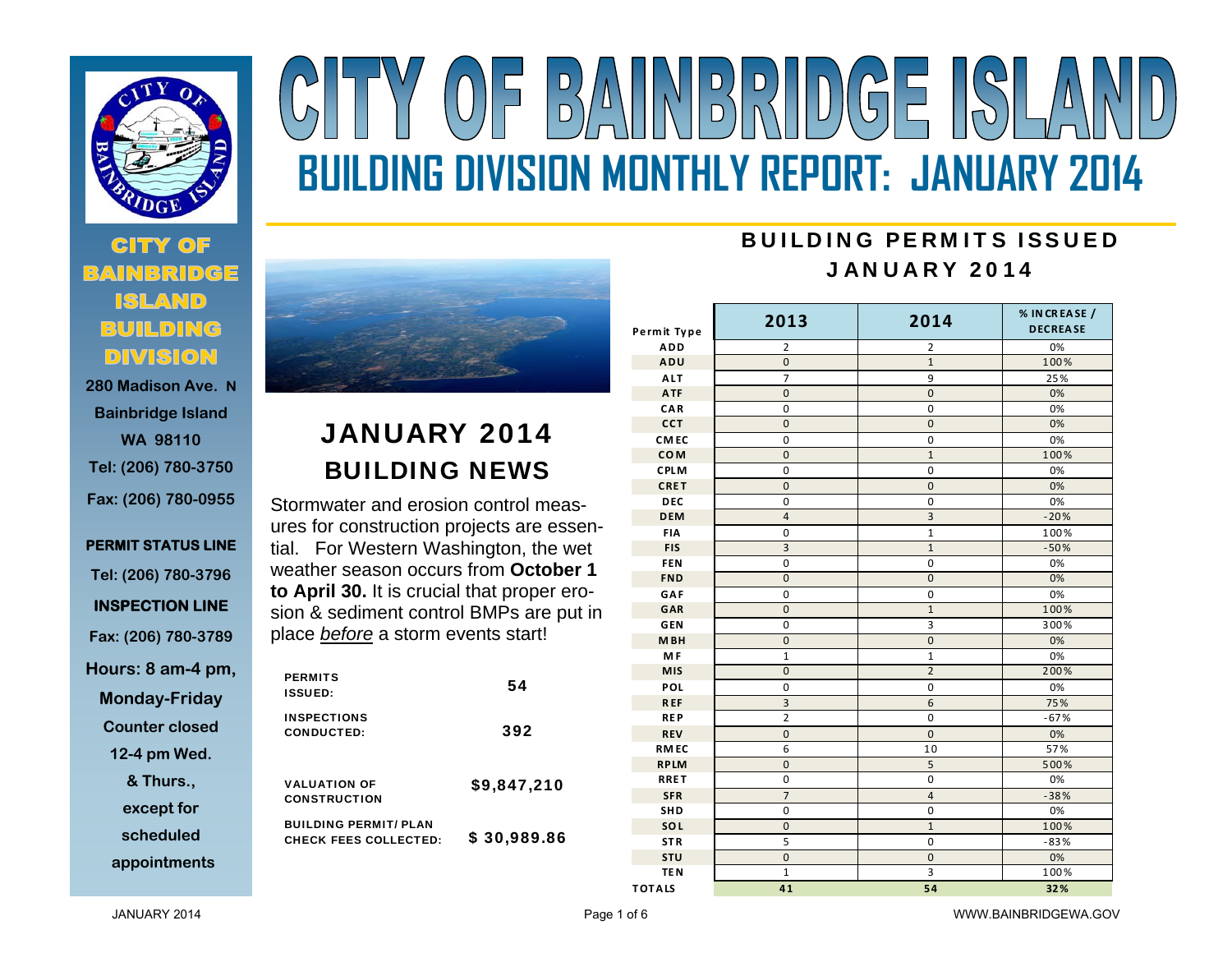| <b>Permit Type</b>                       | <b>Permit Number</b> | Applicant                                       | <b>Project Description</b>                                                                                                                                                                                                                                                                                                                          | <b>Project Address</b>          | Date Issued | Valuation    |
|------------------------------------------|----------------------|-------------------------------------------------|-----------------------------------------------------------------------------------------------------------------------------------------------------------------------------------------------------------------------------------------------------------------------------------------------------------------------------------------------------|---------------------------------|-------------|--------------|
| Addition                                 | BLD18658ADD          | Ila Kirchoff                                    | 3,715 square foot addition to waterfront home.                                                                                                                                                                                                                                                                                                      | 14444 Sunrise Dr<br><b>NE</b>   | 01/03/2014  | \$443,000.00 |
| Addition                                 | BLD19118ADD          | <b>WILSON, TREVOR</b>                           | WILSON ADD. DEMO existing approx. 448 sq. ft.<br>deck. Adding 480 sq. ft. for new Indoor Pool with<br>deck above. Adding a 310 sq. ft. patio with new Hot<br>Tub. Generator under seperate permit.                                                                                                                                                  | 13527 Phelps Rd NE 01/30/2014   |             | \$58,000.00  |
| <b>Addition Total:</b>                   | $\overline{2}$       |                                                 |                                                                                                                                                                                                                                                                                                                                                     |                                 |             | \$501,000.00 |
| <b>Accessory Dwelling Unit</b>           | BLD18999ADU          | JACOBSMA, KIM B & LAILA D                       | JACOBSMA ADU. Building a detached 799 sq. ft.<br>ADU above a 1,728 sq. ft. garage with 497 sq. ft. for<br>storage and 144 sq. ft. of decks.                                                                                                                                                                                                         | 12714 Miller Rd<br><b>NESFR</b> | 01/17/2014  | \$184,000.00 |
| <b>Accessory Dwelling Unit</b><br>Total: | $\mathbf{1}$         |                                                 |                                                                                                                                                                                                                                                                                                                                                     |                                 |             | \$184,000.00 |
| Alteration                               | BLD19050ALT          | BURT, THOMAS W & DARLING,<br><b>ANN</b>         | DARLING/BURT ALT. Remove and rebuild the main<br>house roof. A 2nd floor addition will be made at the<br>entry foyer. Two stairs will be removed and replaced<br>by one. Existing windows will be replaced and a new<br>ductless heat pump installed.                                                                                               | 1239 Hawley Way<br><b>NESFR</b> | 01/03/2014  | \$250,000.00 |
| Alteration                               | BLD19079ALT          | MCFARLANE, SCOTT                                | MCFARLANE ALT. Alteration of existing 7,180 sq. ft.<br>home by remodeling the Kitchen requireing some<br>structual changes, converting existing master<br>bathroom into walk-in closet, converting exising<br>bedroom into a New Master Bathroom. Adding roof<br>over existing 400 sq. ft. terrace for new non-habitable<br>"Outdoor Living Space". | 9340 NE South<br>Beach Dr       | 01/03/2014  | \$350,000.00 |
| Alteration                               | BLD19102ALT          | YOUNGERN, TIM & CORY                            | Alteration of existing 2,716 sq. ft. home by filling in<br>existing stairs to create a new main floor entry and a<br>new 2nd floor bathroom. Also deleting a fireplace<br>and adding a new wood fireplace, new wood fired<br>pizza oven, and a new heat & glow gas fireplace<br>(reinforcing the main floor as required for the added<br>loading).  | 9779 NE South<br>Beach Dr       | 01/06/2014  | \$200,000.00 |
| Alteration                               | BLD18601ALT          | <b>WSDOT WASHINGTON STATE</b><br><b>FERRIES</b> | Alteration: WA St Ferry Terminal structural electrical<br>upgrade, restroom remodel on main floor, attendant<br>room upgrade, it room upgrade at lower level.                                                                                                                                                                                       | 270 OLYMPIC DR<br><b>SE</b>     | 01/07/2014  | \$685,000.00 |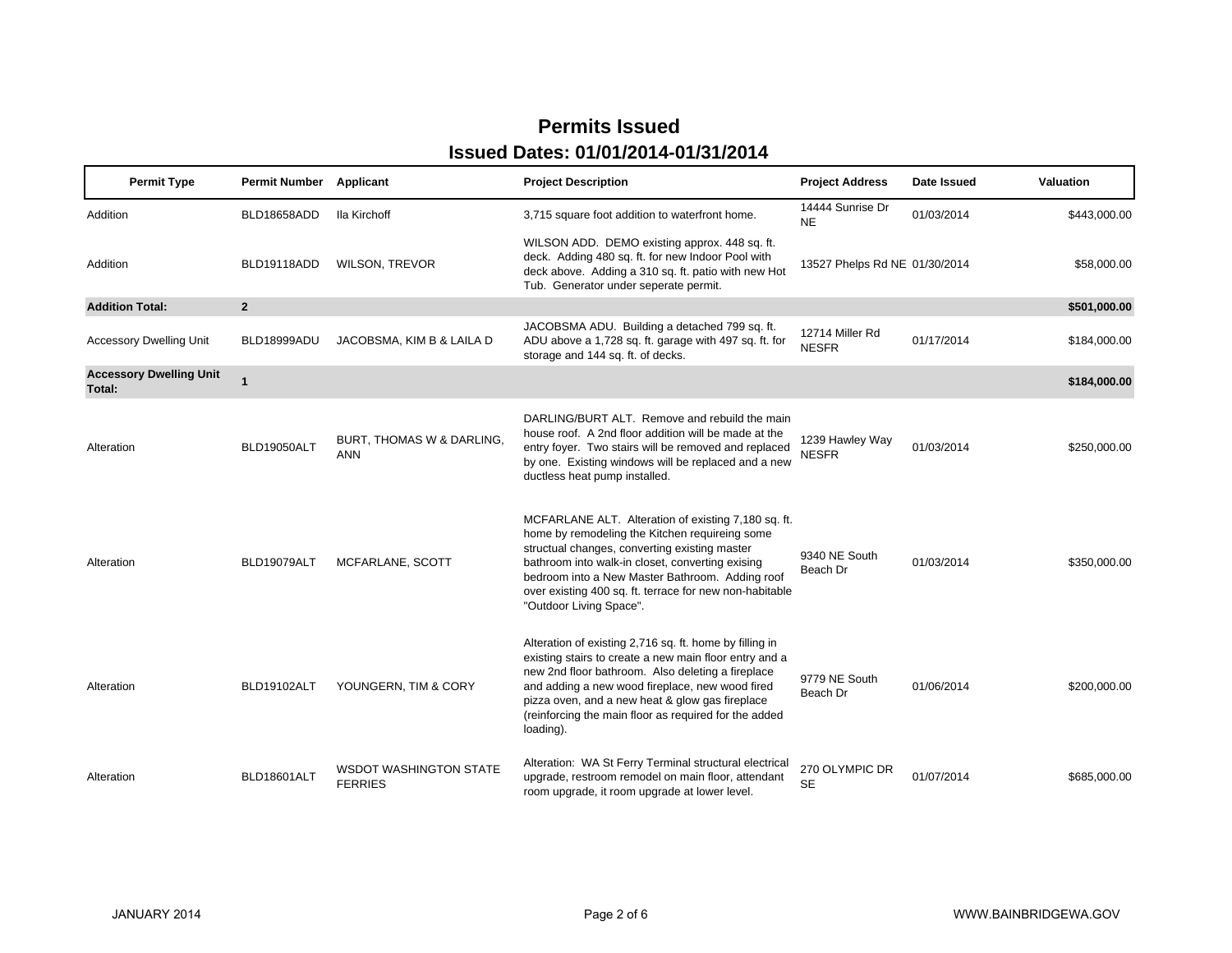| <b>Permit Type</b>                     | <b>Permit Number</b> | Applicant                                       | <b>Project Description</b>                                                                                                                          | <b>Project Address</b>             | Date Issued | Valuation      |
|----------------------------------------|----------------------|-------------------------------------------------|-----------------------------------------------------------------------------------------------------------------------------------------------------|------------------------------------|-------------|----------------|
| Alteration                             | BLD19090ALT          | <b>REILLY, CHRIS &amp; SUSAN</b>                | Alteration of garage, interal only, no external<br>expansion.                                                                                       | 1860 Commodore Ln<br><b>NWSFR</b>  | 01/10/2014  | \$2,800.00     |
| Alteration                             | BLD19174ALT          | ALA'ILIMA, CHARLES V                            | ALA'ILIMA ALT. Replacing 10 windows and 1 entry<br>door.                                                                                            | 1304 Kings Pl<br><b>NWSFR</b>      | 01/16/2014  | \$6,000.00     |
| Alteration                             | BLD18711ALT          | <b>TOWN &amp; COUNTRY MARKETS</b>               | TOWN & COUNTRY MARKET. Move/Raise 5/8" X<br>10' 1/2" GLB up 8 inches at the former Floral Cooler.<br>Remove existing brick wall.                    | 343 Winslow Way<br>East            | 01/16/2014  | \$800.00       |
| Alteration                             | BLD19051ALT          | <b>BARFIELD NOAH C &amp; LISA G</b>             | Alteration: Remove / Replace framing, sheething,<br>insluation, decking, siding, drywall and deck<br>waterproof                                     | 1818 Sakai Village<br>Lp#09        | 01/22/2014  | \$5,700.00     |
| Alteration                             | BLD17113ALT          | <b>DIANA LISTER</b>                             | LISTER SFR - Replace existing deck w/new studio<br>w/roof deck - add dormer & bay window - new laundry Rd NE                                        | 14787 Henderson                    | 01/24/2014  | \$30,000.00    |
| <b>Alteration Total:</b>               | 9                    |                                                 |                                                                                                                                                     |                                    |             | \$1,530,300.00 |
| Commercial                             | BLD18950COM          | <b>HARRISON MEDICAL CENTER</b>                  | HARRISON/RIGHT MEDICAL Clinic. Building a 2<br>story 17,400 sq. ft. medical building that includes<br>Urgent Care, Primary Care and Specialty Care. | 8804 Madison<br>Avenue             | 01/09/2014  | \$6,020,000.00 |
| <b>Commercial Total:</b>               | $\mathbf{1}$         |                                                 |                                                                                                                                                     |                                    |             | \$6,020,000.00 |
| Demolition                             | BLD19126DEM          |                                                 | DEBORAH & THOMAS FENWICK Selective interior demolition for existing boat house.                                                                     | <b>Henderson Road</b>              | 01/07/2014  |                |
| <b>Demolition</b>                      | BLD19163DEM          | Robert L Eastman                                | Demo of existing 1970 double wide mobile - 720 sqft.                                                                                                | 408 Madrona Way<br>NE #39          | 01/13/2014  |                |
| Demolition                             | BLD19070DEM          | HUNT, LYNN BOGUE III                            | SFR Demo 2200sq ft sfr built in 1918, and 1200<br>garage.                                                                                           | 7488 NE Hidden<br>Cove Road        | 01/22/2014  |                |
| <b>Demolition Total:</b>               | 3                    |                                                 |                                                                                                                                                     |                                    |             | \$0.00         |
| Fire Alarm System                      | BLD19134FIA          | US WEST COMMUNICATIONS<br><b>INC</b>            | US WEST COMM. INC/CENTURY LINK FIA.<br>Replace/Upgrade Fire Alarm System.                                                                           | 783 Madison Ave N 01/30/2014       |             | \$41,000.00    |
| <b>Fire Alarm System Total:</b>        | $\mathbf{1}$         |                                                 |                                                                                                                                                     |                                    |             | \$41,000.00    |
| Fire Sprinkler System                  | BLD19115FIS          | <b>HAGGAR SCRIBNER</b><br><b>PROPERTIES LLP</b> | Fire Sprinkler Alteration.                                                                                                                          | 380 Winslow Way E 01/16/2014       |             | \$950.00       |
| <b>Fire Sprinkler System</b><br>Total: | $\mathbf{1}$         |                                                 |                                                                                                                                                     |                                    |             | \$950.00       |
| Garage                                 | BLD19094GAR          | VROOM, HERMANNUS J &<br><b>ELIZABETH G</b>      | VROOM GAR. Building a new 560 sq. ft. detached<br>"pole barn" type garage. Non-Habitable.                                                           | 8053 Quail Hill Rd<br><b>NESFR</b> | 01/23/2014  | \$24,000.00    |
| <b>Garage Total:</b>                   | $\mathbf{1}$         |                                                 |                                                                                                                                                     |                                    |             | \$24,000.00    |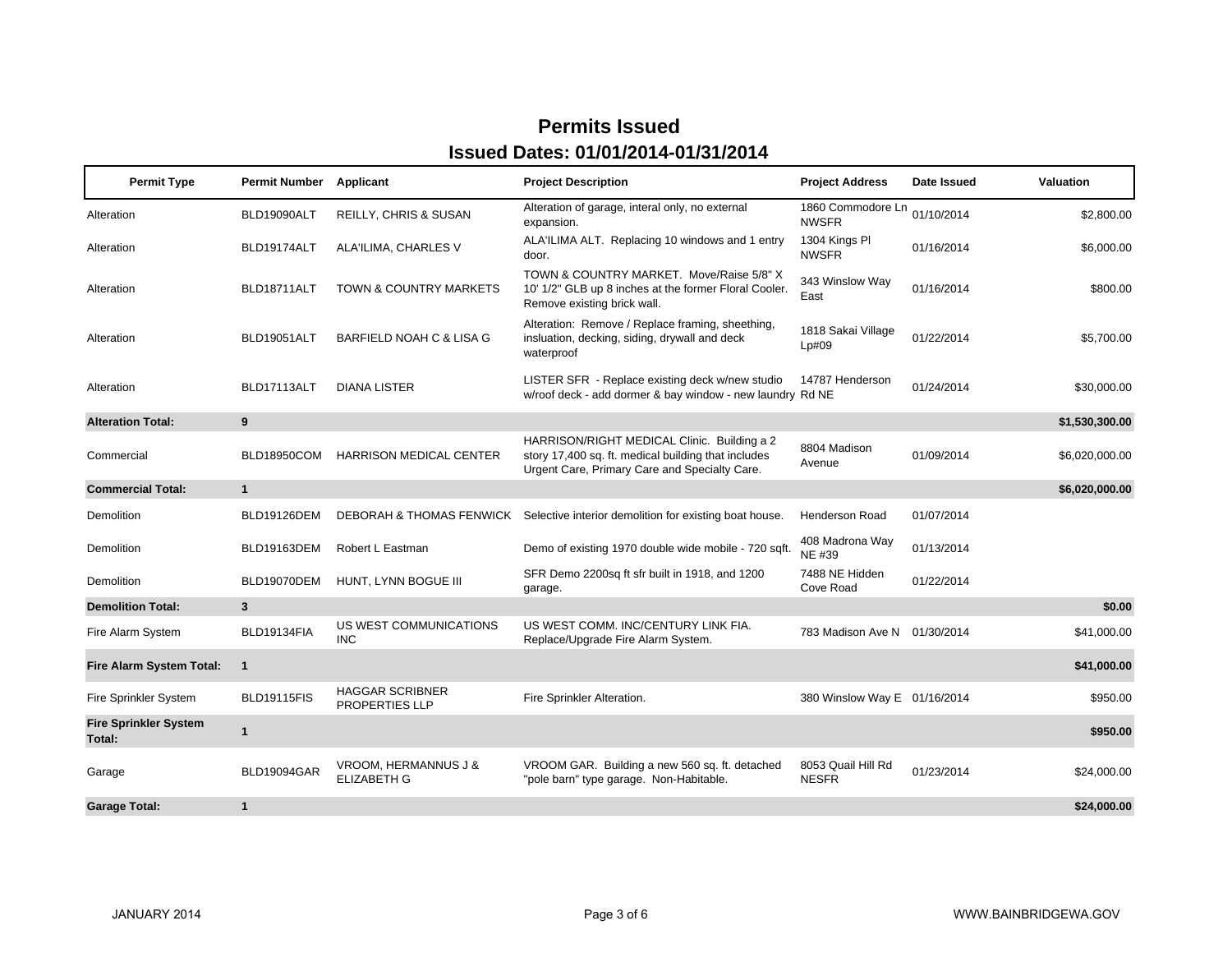#### **Permit Type Permit Number Applicant Project Description Project Address Date Issued Valuation Generator** BLD19149GEN PALMER, MARK PALMER MEC. Installing new 20kW Generator AND 17183 Agate St 01/02/2014 \$5,000.00<br>a 500 gallon LP Tank. NESFR NESFR 01/02/2014 **Generator**  BLD19179GEN LURIE, DAVID ISLANDWOOD EST. WATER GEN. Installing new 14kW Generator and a new 125 Gallon LP Tank for community well. 6483 NE Justin Ct.SFR 01/21/2014 **Generator**  BLD19185GEN Gloria W Sayler SAYLER GEN. Installing new 8 kW generator and 20' of new LP line 16821 Agate Pass Rd NE16821 Agate Pass 01/22/2014<br>Rd NE **Generator Total: 3 \$5,000.00** Mechanical Permit MEC19151ROBINSON,WILLIAM M & ROBINSON MEC. Installing new LP Line for new hot 9817 NE DAY 01/06/2014<br>ROGICH,ERIN A dub. bub. 9817 NCADLot A Mechanical PermitBLD19166MEC William E Zielinski **Install of heat pump and furnace** 14607 Phelps Rd NE 01/14/2014 Mechanical PermitMEC19199 WONG, MICHAEL T WOGN MEC. Remove/Replace existing LP Hot Water Heater. 654 NW Moji Ln 01/31/2014 Mechanical PermitBLD19192MEC LOWRY, SCOTT LOWRY MEC. Installing a NEW 2-ton heat pump. 9959 NE Winthers 01/28/2014 **Mechanical Permit Total: 4 \$0.00** Multi-Family BLD17751MF MADISON SQUARE LLC MADISON SQUARE N. BLDG 3. Convert Commercial space to R-2 Residential! Building 3, converting non-finished commercial space to 4 Studio type residential Units of approx. 717 sq ft. 344 Tormey Ln NEBldg. 1 01/16/2014 \$129,000.00 **Multi-Family Total: 1 \$129,000.00** Miscellaneous BLD18937MIS CONSTANCE & CLEMENT FURLONGNCE & CLEMENT Repair existing float 15708 Point Monroe <sub>01/23/2014</sub> \$500.00<br>G Miscellaneous BLD18985MIS MARIA & ROBERT BUNTINGBUNTING MIS. Building new stairs of approx 110 L. 10058 Lafayette <br>F. to beach. 10058 Ryenue 01/28/2014 \$16,000.00 **Miscellaneous Total: 2 \$16,500.00** Plumbing PLM19157 SHARP, JEFFREY D SHARP PLM. Remove/Replace elect. hot water heater. 8300 NE Meadowmeer Dr.SFRMeadowmeer 01/09/2014<br>Dr.SFR Plumbing BLD19159PLM AUSSENDORF, PAUL Plumbing Permit 6225 Harbor Crest Dr NE6225 Harbor Crest 01/13/2014 Plumbing PLM19180 DWYER, K DWYER PLM. Remove/Replace existing Elect. Water Heater. 11651 NE Yeomalt Point DrSFR11651 NE Yeomalt<br>Point DrSFR 01/21/2014 Plumbing PLM19194 CAMPBELL, DAVID CAMPBELL PLM. Remove/Replace existing Elect. hot water heater. 17329 Agate St NESFR01/28/2014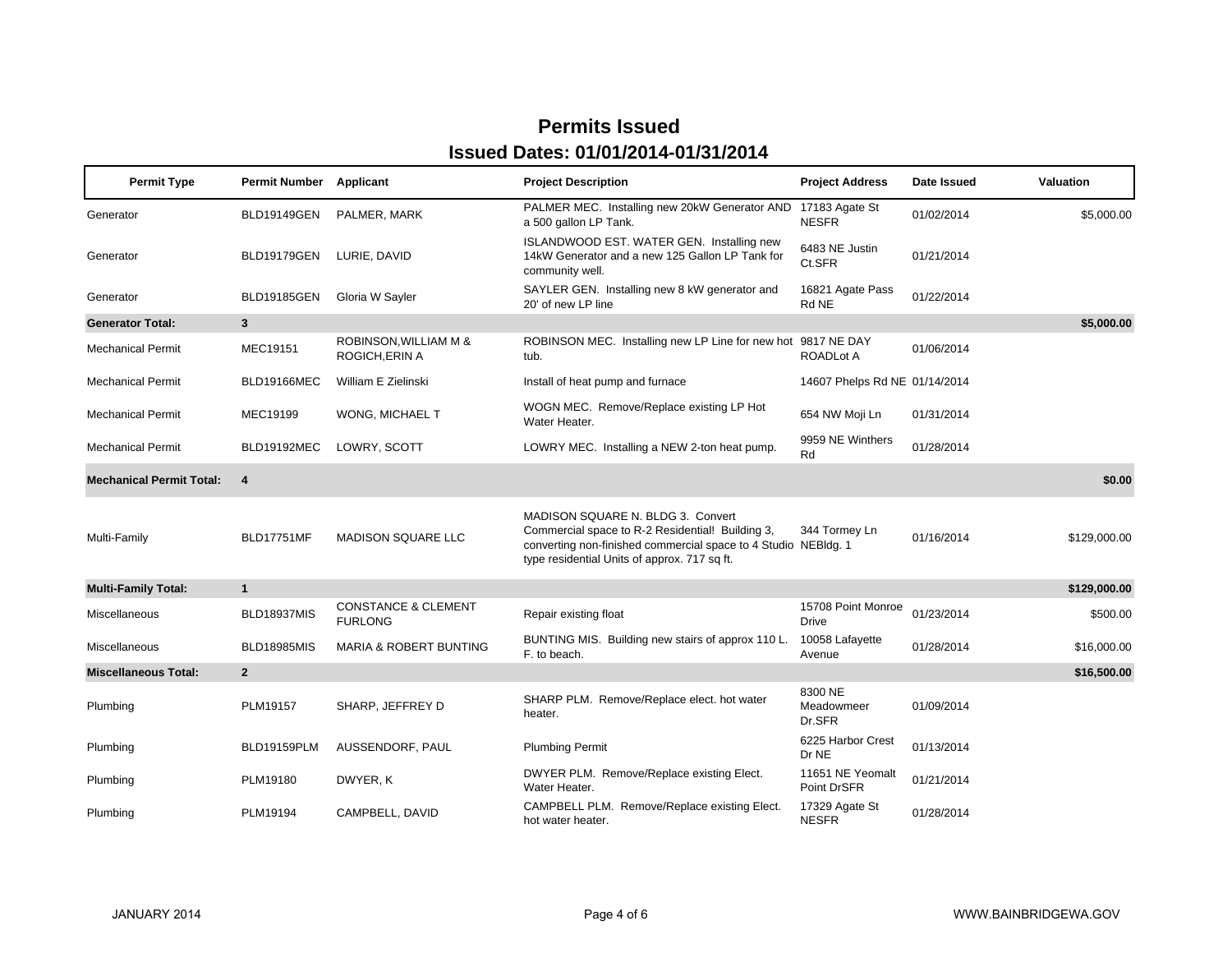| <b>Permit Type</b>                             | <b>Permit Number Applicant</b> |                                             | <b>Project Description</b>                                                                                                               | <b>Project Address</b>             | Date Issued | Valuation    |
|------------------------------------------------|--------------------------------|---------------------------------------------|------------------------------------------------------------------------------------------------------------------------------------------|------------------------------------|-------------|--------------|
| <b>Plumbing Total:</b>                         | $\overline{\mathbf{4}}$        |                                             |                                                                                                                                          |                                    |             | \$0.00       |
| Re-Roof                                        | BLD19150REF                    | <b>MACKEY, JAMES &amp; SHERI</b>            | MACKEY REF. Reroof approx. 18 squares.                                                                                                   | 9424 NE Lafayette<br>Ave           | 01/03/2014  | \$2,000.00   |
| Re-Roof                                        | BLD19160REF                    | Glen Chase                                  | reroof 10 sq                                                                                                                             | 840 Cherry Ave NE                  | 01/13/2014  | \$1,100.00   |
| Re-Roof                                        | BLD19173REF                    | GJOVIK, KATHLEEN                            | GJOVIK REF. Reroof SFR of approx. 26 squares.                                                                                            | 8459 Katy Ln NE                    | 01/16/2014  | \$3,000.00   |
| Re-Roof                                        | BLD19186REF                    | SIMPSON, FRED J.                            | SIMPSON REF. Reroof of approx 12 squares.                                                                                                | 5815 Rose Loop<br><b>NESFR</b>     | 01/23/2014  | \$2,000.00   |
| Re-Roof                                        | BLD19196REF                    | William Co Elsberry                         | 36 sq reroof                                                                                                                             | 14780 Sunrise Dr<br><b>NE</b>      | 01/29/2014  | \$3,960.00   |
| Re-Roof                                        | BLD19203REF                    | BAGGETT, MIKE & GIVANS,<br><b>CHRISTY</b>   | BAGGETT/GIVANS REF. Reroof of approx. 56<br>squares.                                                                                     | 3863 Pleasant<br>Beach Dr NE       | 01/31/2014  | \$7,000.00   |
| <b>Re-Roof Total:</b>                          | 6                              |                                             |                                                                                                                                          |                                    |             | \$19,060.00  |
| <b>Residential Mechanical</b>                  | BLD19178MEC                    | PAL, SANJAY & KRISTA                        | PAL MEC. Installing NEW Heat Pumb.                                                                                                       | 5650 Ward Ave<br><b>NESFR</b>      | 01/17/2014  |              |
| <b>Residential Mechanical</b>                  | BLD19184MEC                    | LAYMON, CHARLES &<br><b>CHRISTINA</b>       | LAYMON MEC. Replace existing Oil Furn. with new<br>Heat Pump System.                                                                     | 12055 Viewcrest PI<br><b>NESFR</b> | 01/22/2014  |              |
| <b>Residential Mechanical</b>                  | <b>BLD19189MEC</b>             | MCMILLIAN LARRY L & SHARON                  | New LP Furnace with ducting                                                                                                              | 1154 Hawley Way<br><b>NE</b>       | 01/27/2014  |              |
| <b>Residential Mechanical</b>                  | BLD19193MEC                    | CAMPBELL, CAROLYN & FISER,<br><b>NOEL</b>   | CAMPBELL/FISER MEC. Installing a NEW 4-ton<br>Heat Pump.                                                                                 | 14432 Phelps Rd NE 01/28/2014      |             |              |
| <b>Residential Mechanical</b>                  | <b>BLD19200MEC</b>             | MEIERDING WILLIAM & NINA<br><b>TRUSTEES</b> | MEIERDING MEC. Replacing LP Furnance with<br>NEW. Adding a new Heat Pump System.<br>Remove/Replace existing LP Hot Water Heater.         | 11730 Kallgren Rd<br><b>NE</b>     | 01/31/2014  |              |
| <b>Residential Mechanical</b>                  | <b>BLD19201MEC</b>             | TWARDZIK, DANIEL R                          | TWARDZIK MEC. Installing New 3.5 ton Heat Pump.                                                                                          | 10195 NE South<br>Beach Dr         | 01/31/2014  |              |
| <b>Residential Mechanical</b><br>Total:        | 6                              |                                             |                                                                                                                                          |                                    |             | \$0.00       |
| <b>Residential Plumbing</b>                    | BLD19165PLM                    | Paul & Deb Brainerd                         | 76 gallon LP hot water heater for Building 36 -<br>IslandWood                                                                            | 4450 Blakely Ave NE 01/13/2014     |             |              |
| \$0.00<br><b>Residential Plumbing Total: 1</b> |                                |                                             |                                                                                                                                          |                                    |             |              |
| <b>Single Family Residence</b>                 | <b>BLD18944SFR</b>             | TJJ & MLR LLC                               | New single family residence, 1508 sqft main floor,<br>1024 sqft second floor, 792 garage, 480 sqft second<br>floor garage, deck 312 sqft | 9213 NE Ruys<br>LnSFR Lot A        | 01/03/2014  | \$360,000.00 |